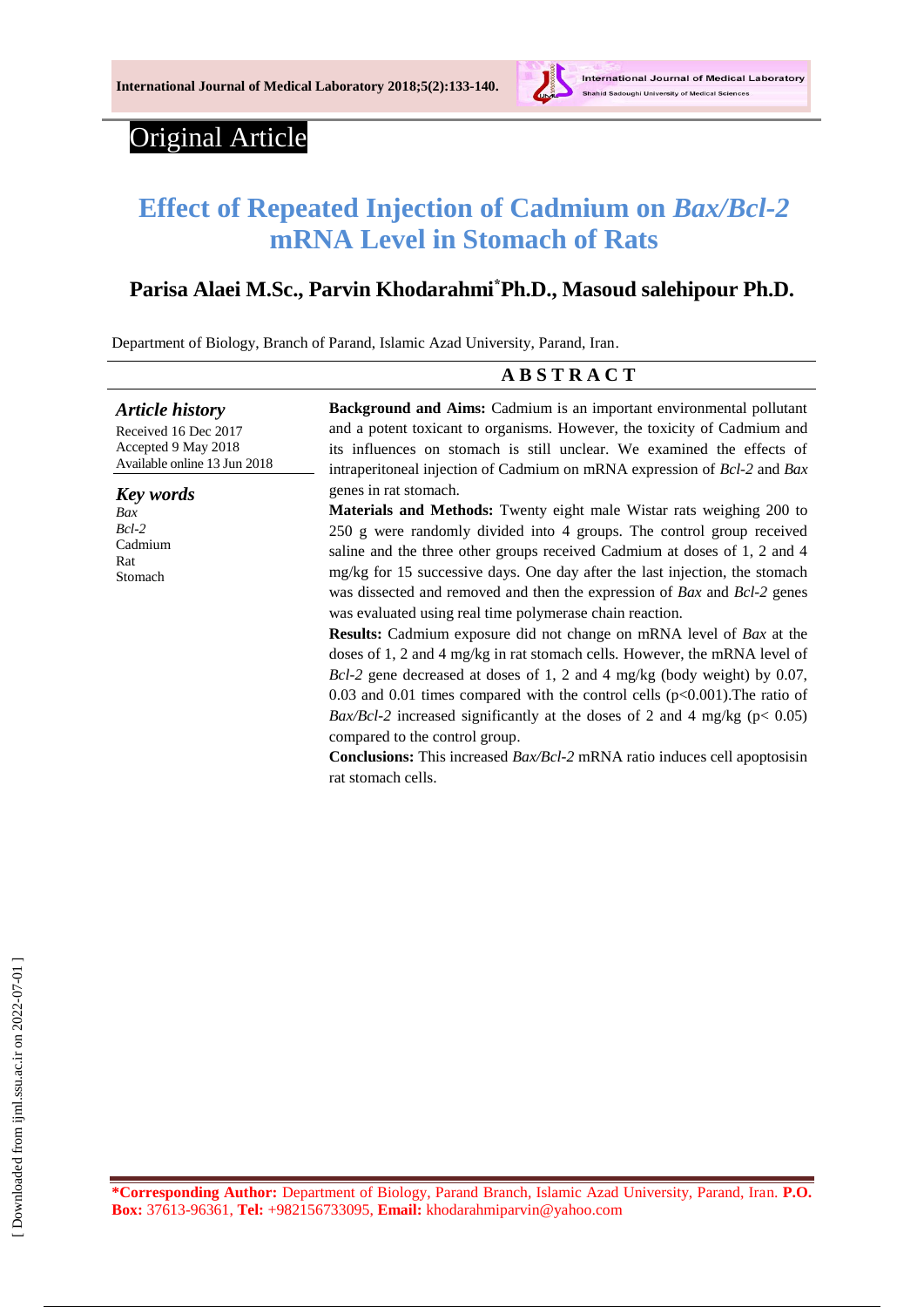# **Introduction**

Cadmium is a toxic heavy metal that is emitted into the environment as a result of human activities including its use in industry. The major sources of Cadmium entry into the gastrointestinal tract are smoking and dietary intake [1]. Another source of Cadmium is inhalation of Cadmium-contaminated air [2]. Cadmium can be teratogenic and carcinogenic within different organs and tissues in human and animals [3, 4]. Furthermore, Cadmium is known as a category 1 carcinogenic substance by International Agency for Research on Cancer (IARC). Cadmium induces lung cancer and recent experimental studies have demonstrated its correlation with cancers of the bladder, pancreas, and stomach [5]. The carcinogenicity mechanisms of Cadmium could be related to the suppression of gene expression, inhibition of DNA damage repair, suppuration of apoptosis, and induction of oxidative stress, the formation of reactive oxygen species (ROS), interference with antioxidative enzymes, inhibition of DNA repair enzymes, deregulation of cell proliferation and suppressed apoptosis in body organs [3, 5]. Cadmium induces ROS generation and gastric mucosal and DNA lesions, alter gene regulation, signal transduction, gene abnormalities, and cell growth, ultimately leading to carcinogenesis. Cadmium also enhances gastric cell cancer [6]. In addition, Cadmium affects both gene transcription and translation and bears a role in apoptosis [7]. Messner et al. showed that Cadmium causes the activation of multiple death signals. Multi

factors and genotype may determine the initiation and rate of death signals. Cadmiuminduced death starts with an apoptosis-related mitochondrial membrane depolarization and a DNA damage response [8]. Cadmium induces apoptosis in renal tubular cells identified through *in vivo* studies [9]. One of the targets of Cadmium is also gastrointestinal tract [10]. Therefore, another result has indicated that exposure to Cadmium increases the risk of gastric cancer [6]. Long-term exposure to Cadmium enhances the mortality risk of several cancers including esophageal and gastric cancer [11].

In another study, it has been shown that the *Bcl-2* family regulates cell death of apoptosis in human and animal tissues. *Bcl-2* has anti-apoptotic properties in contrast to *Bax* having proapoptotic properties [12]. It has been known that lead can induce apoptosis and change the levels (imbalance) of *Bax, Bcl-2*, and mitochondrial dysfunction [13]. Previous studies have shown that alteration in the ratio of *Bax/Bcl-2* could be a determining factor for death or survival of the cells. An increase in this ratio induces apoptosis in brain cells [14].

However, little is known about the impact of molecular mechanism of Cadmium stomach. Therefore, we have investigated a number of parameters inducing apoptosisrelated gene expression and *Bax/Bcl-2* ratio on the stomach of rats.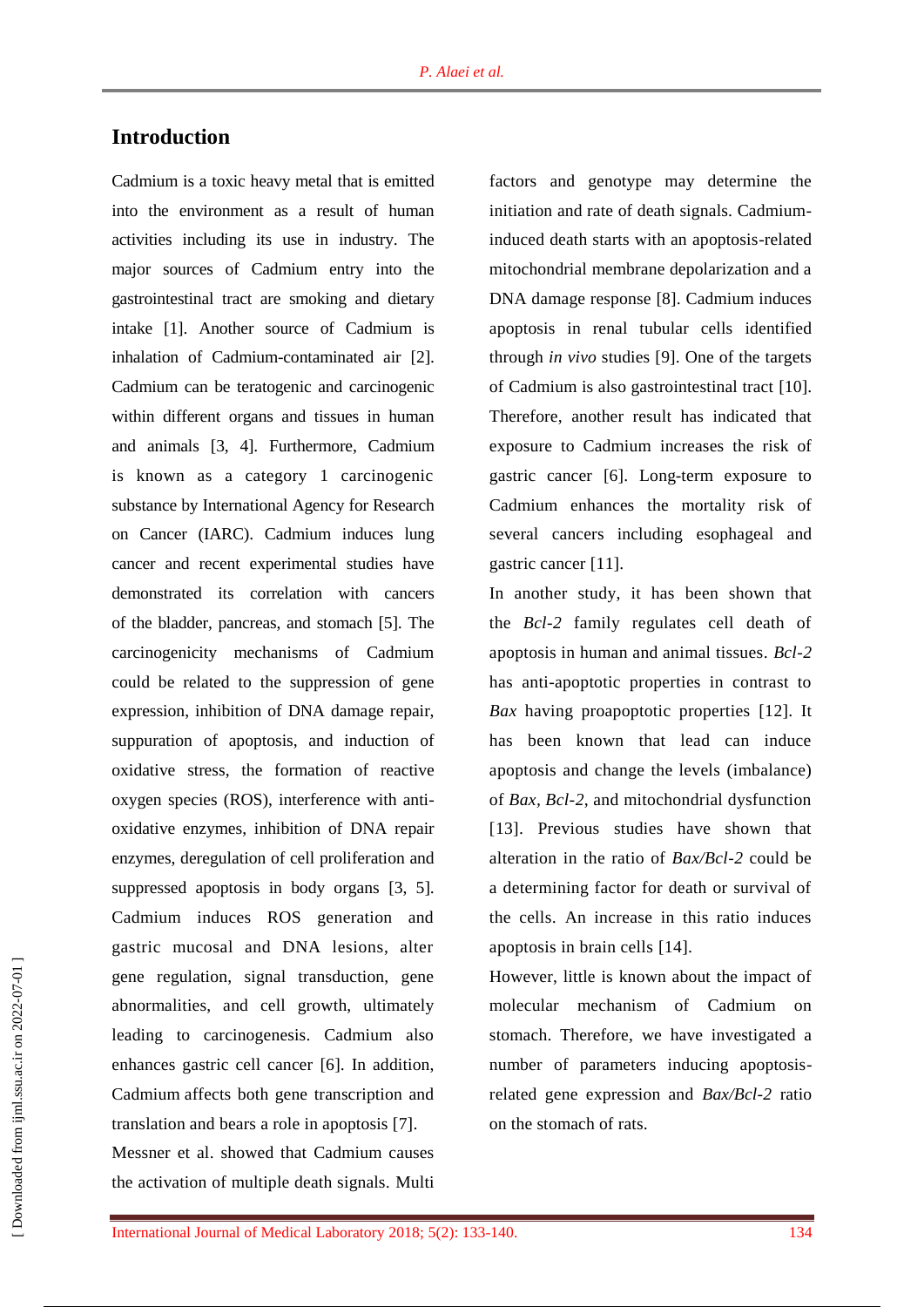### **Materials and Methods**

#### **Animals and experimental groups**

This experiment was conducted on 28 male Wistar rats at 8 weeks of age, weighing 200-250 g procured from Veterinary Medicine of Tehran University (Iran). Animals were housed at  $22\pm3$ °C and 12-hour light/dark cycle in the animal house of Parand Islamic Azad University and fed rodent chow and water. After 2 weeks of adaptation to the new environment, rats were randomly allocated into 4 groups (n=7): one control group and 3 experimental groups. All experiments conformed to the guidelines of the Ethical Committee of Parand Islamic Azad University.

#### **Cadmium nitrate administration**

Cadmium (No3)2 (Cadmium nitrate) solution was purchased from kimia Pars, Inc (Merck, Germany). Whereas, Cadmium concentration in blood serves as a reliable indicator for a recent toxicity, injections were performed intraperitoneally with in a final volume of 1 ml for each dose. According to previous studies, the dose of Cadmium was chosen [15-18] and the targeted concentrations were prepared from Cadmium nitrate solution. The control group received saline (vehicle of Cadmium) and experimental groups were given Cadmium concentrations of 1, 2, 4 mg/kg body weight for 15 consecutive days. One day after the last injection, the rats were deeply anesthetized with chloroform and rapidly decapitalized. The stomach tissues was dissected off and were frozen in liquid nitrogen and stored at  $-80^{\circ}$ C until further tests.

#### **RNA extraction and CDNA synthesis**

All the RNAs of stomach tissue were isolated using the RNX-TM plus (CinnaGen Inc., Tehran, Iran). The quantity and purity of extracted RNA was determined using a spectrophotometer (NanoDrop ND-2000, Wilmington, DE, USA), and only extracted RNAs with an A260/A280 ratio ranging from 1.8 to 2.0 were used for cDNA synthesis. Real time transcription was performed with 1 µg of RNA and a first strand cDNA synthesis kit (Fermentas, Thermo scientific, USA) according to manufacturer's instructions.

# **Real-time quantitative polymerase chain reaction (PCR) using SYBER green**

Real-time PCR was used to evaluate the quantitative expression of mRNA for *Bcl-2, Bax* and *GAPDH* as the control. The relative quantification was performed in real time PCR by measuring increased fluorescence light as a result of SYBR Green bonding using an Illuminareal time PCR system (San Diego, CA 92122, USA). Amplification was performed in a final volume of  $25 \mu l$ , which included 1  $\mu l$  of cDNA, 12.5 µl of SYBR Green master mix (Master mix Green-No Rox, Ampliqon Denmark), 5 µmol of each complimentary primer in a volume of 0.5 µl, and 10.5 µl of deionized water. The selected primers were designed and underwent an extensive search using BLAST tool. The oligonucleotide sequences of *GAPDH*, Bcl-2 and *Bax* and primers annealing temperature used for realtime PCR are as follows: The oligonucleotide sequences of the primers as follows: Forward: 5′-TGCCACTCAGAAGACTGTGG -3′, and Reverse: 5′-GGATGCAGGGATGATGTTCT-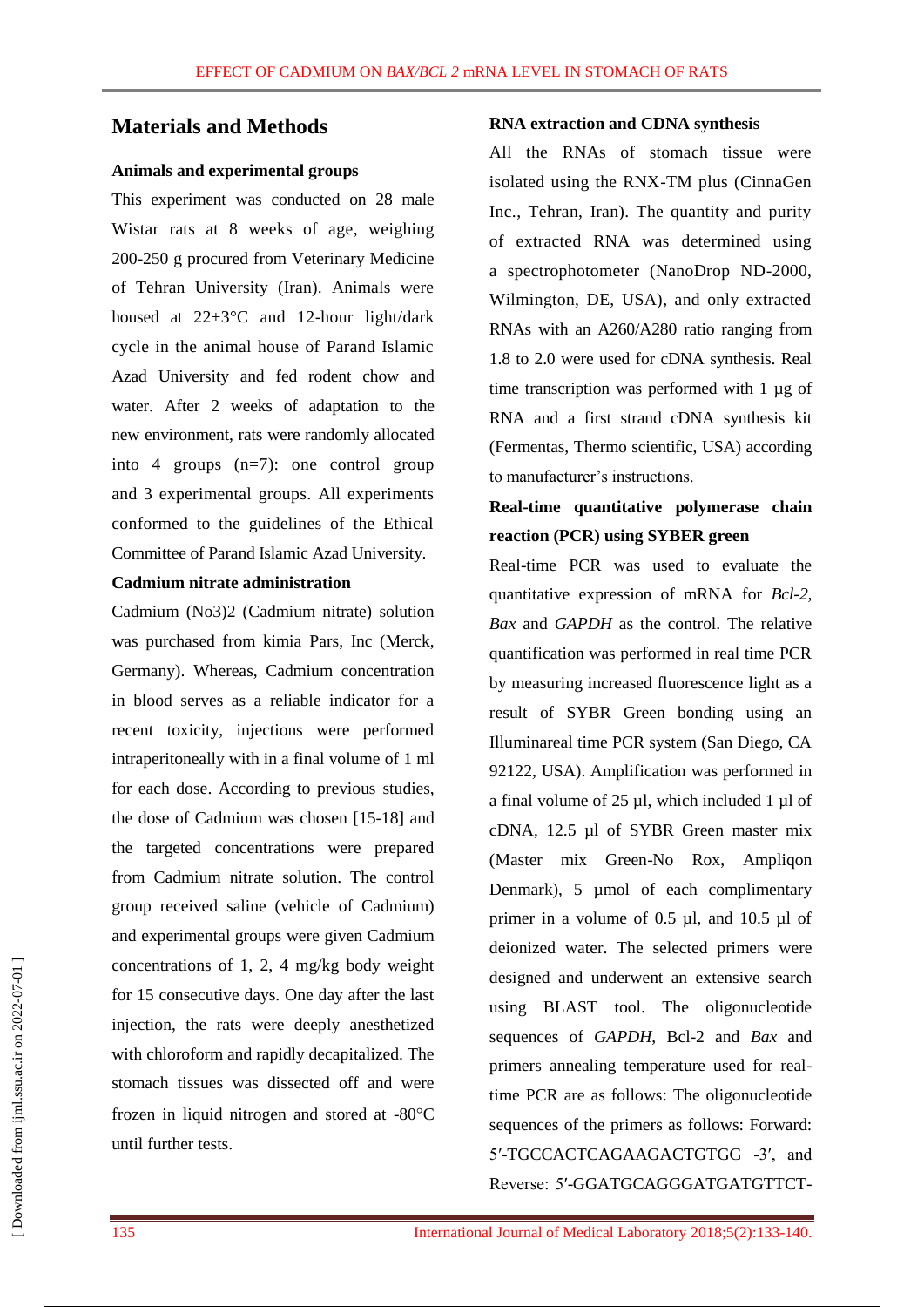3′, for the rat *GAPDH* gene; Forward: 5'-GAGTACCTGAACCGGCATCT-3' and Reverse: 5'- GAAATCAAACAGAGGTCGCA-3' for the rat *Bcl-2* gene; Forward: 5'- TTGCTACAGGGTTTCATCCA-3' and Reverse: 5'-GAGTACCTGAACCGGCATCT-3' for the rat *Bax* gene. The amplification conditions were optimized as follows: pre denaturation: 94˚C for 5 min. followed by 35 cycles of denaturation: 94˚C for 1 min., annealing: 53˚C for 1 min. and extension: 72˚C for 5 min. Quantitative gene expression was analyzed by comparative CT (∆∆CT) method [19], using GAPDH as an internal control. The relative fold increase (RFI) was calculated using the following equation:  $RFI=2^{-\Delta\Delta ct}$ .

### **Statistical analysis**

The data collected from the experiment was recorded and analyzed using SPSS 22 statistical software package. All the nominal data were expressed as the mean±SD. Statistical significance of differences throughout this study was performed using one way variance analysis and Tukey's test. A pvalue of less than 0.05 was considered as statistically significant.

### **Results**

Melting curve analysis for Real- time PCR products was obtained with the specific primer pairs for *Bcl-2, Bax* and *GAPDH* genes in rat stomach.

As figure 1 shows, Cadmium exposure did not significantly change the mRNA gene expression of *Bax* at the dose 1, 2 and 4 mg/kg in rat stomach. In stomach cells, the mRNA level of *Bax* gene was increased at doses of 1, 2 and 4 mg/kg (body weight) by 57, 249 and 249 times compared with control cells.

As figure 2 displays, Cadmium exposure significantly decreases the mRNA expression of *Bcl-2* gene at the dose 1, 2 and 4 mg/kg in rat stomach (p<0.001). In stomach cells, the mRNA level of *Bcl-2* gene decreased at doses of 1, 2 and 4 mg/kg (body weight) by  $0.07$ , 0.03 and 0.01 times compared with the control cells. As illustrated in figure 3, in rat stomach, *Bax/Bcl-2* mRNA ratio significantly increases in doses of 2 and 4 mg/kg Cadmium body weight  $(p<0.05)$ .

# **Discussion**

In this study, we examined the effects of Cadmium on ratio of *Bax/Bcl-2* in the stomach of rats exposed to Cadmium for 2 weeks. The gene expression of *Bax* in the stomachof rat did not significantly increased whereas the gene expression of *Bcl-2* in stomach of rat significantly decreased by Cadmium exposure (Figs. 1 and 2). The ratio of the *Bax/Bcl-2* to Cadmium exposure at doses of 2 and 4 mg/kg in the stomach of rats significantly increased. In a similar way of changes of gene expression of *Bax* and *Bcl-2*, lead exposure induced imbalance of *Bax/Bcl-2* [20].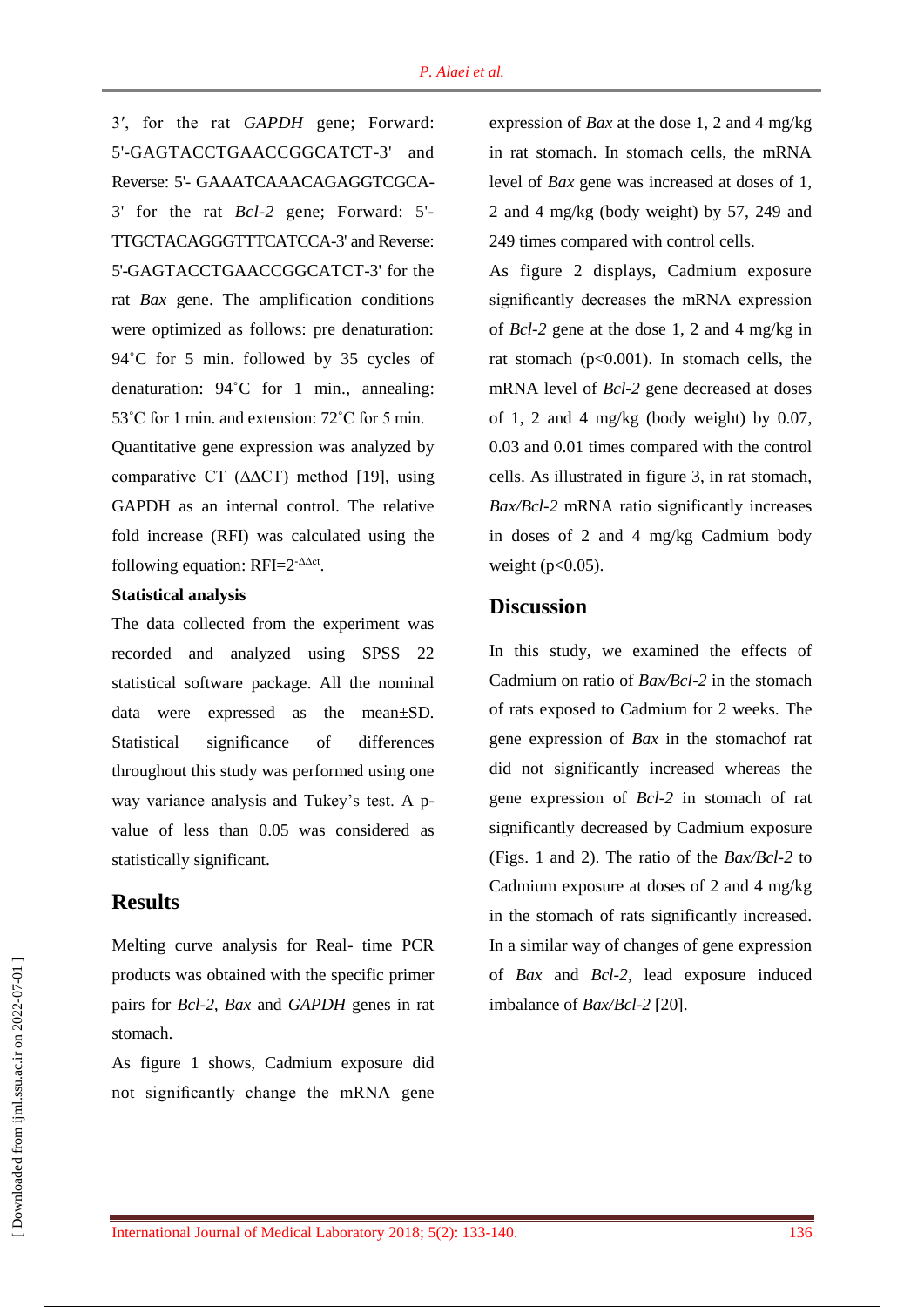

**Fig. 1.** Effects of Cadmium exposure on gene expression of *BAX* in the stomach of rats. The expression of gene *Bax* of control group was designated as 1, and the others were expressed as folds compared with the control. RFI= Relative fold increase.







**Fig. 3.** Ratio of *Bax/Bcl-2* in rat Stomach

The *Bax/Bcl-2* mRNA level was increased at 2 and 4 mg/kg of cadmium compared with control cells, \*p<0. 05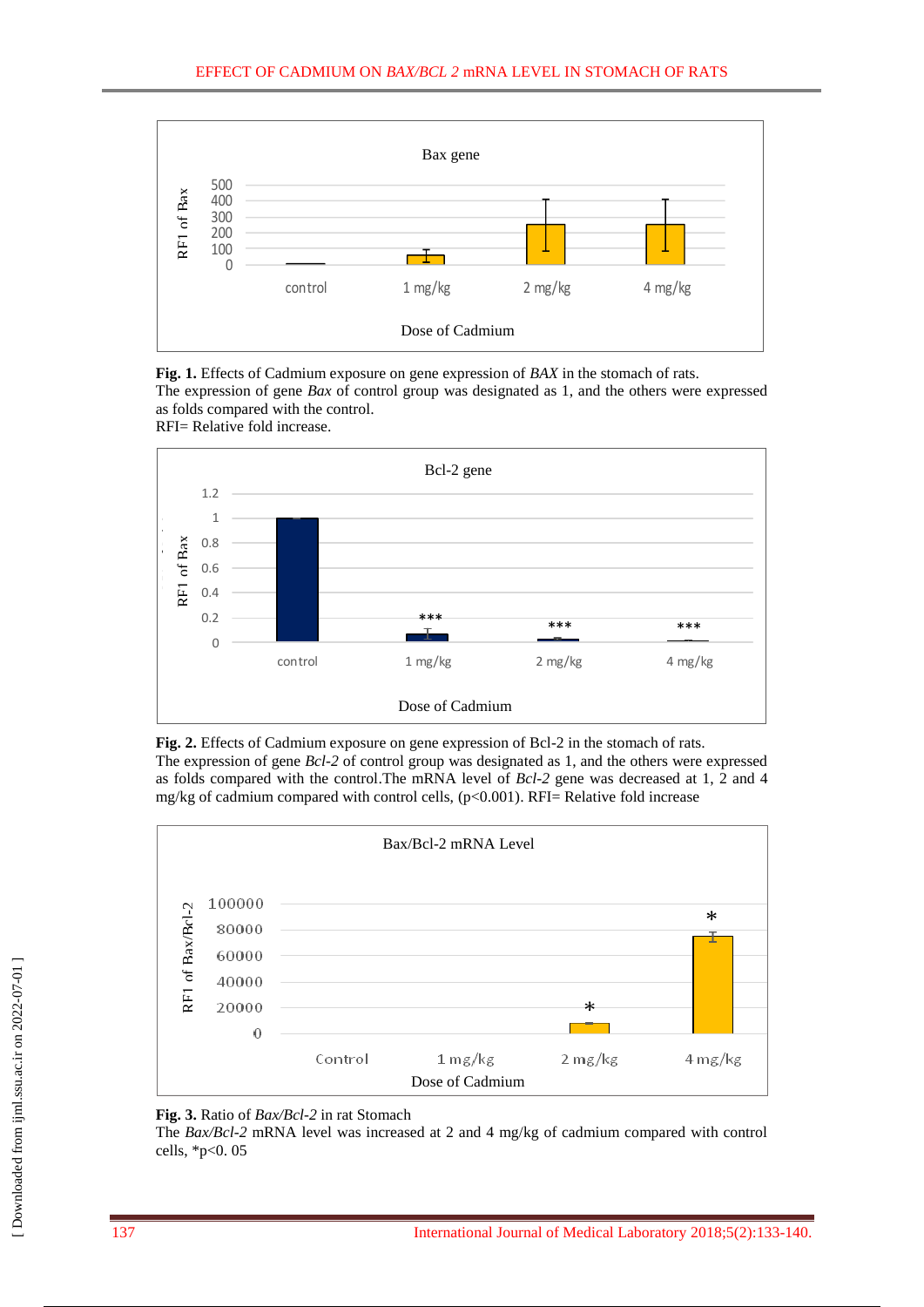Cadmium can be inhibiting apoptosis and DNA repair, stimulating cell proliferation and promoting cancer in a number of tissues [21]. At the cellular level, Cadmium exposure causes inducing damage to DNA and cell membranes by inhibiting different types of DNA repair, and by inducing apoptosis in mammalian cells [22]. The results reveals that Cadmium exposure induces clear genotoxic activities on both the upper and distal parts of the gastrointestinal tract [23].

One of the products of normal cellular metabolism is Reactive oxygen species (ROS). Low and moderate concentration of ROS are helpful [24]. In contrast, at high concentrations, ROS induces damage to cell structures [25] and neurotoxicity by altering the expression of the oxidative stressrelated genes [26]. Cadmium can induce ROS generation [25]. ROS generation causes gastric mucosal damage, as well as various gastrointestinal (GI) diseases including peptic ulcers, GI cancers and altersin gene expressionand signal transduction [24].

Furthermore, research indicates that catalase is involved in antioxidant defense mechanisms and prevent excessive levels from ROS at the cellular. Cadmium exposure can increase catalase activity by generating high ROS levels in gastric cancer [27].

The *Bcl-2* family regulates mitochondrial membrane permeability through a family of proto-oncogenes. The *Bcl-2* family is antiapoptotic (*Bcl-2*) or pro-apoptotic *(Bax*) [28]. *Bax* is in the cytosol, under physiological conditions. An apoptotic trigger leads to

translocationinto the mitochondrial membrane. *Bax* can homodimerize or heterodimerize with pro-apoptotic members, thus forming mitochondrial pore and increasing membrane permeability, thereby apoptogenic factors such as cytochrome c release, and induces initiation of apoptosis [29, 30]. The anti-apoptotic protein, *Bcl-2* inhibits the ability of *Bax* to increase membrane potential [31] and antagonizing the apoptotic cascade by a direct interaction [32] and cell fate may be determined by balance of these proteins.

In this study, we demonstrated that Cadmium decreases the expression of *Bcl-2* genes in rat stomach. This is in line with other studies that have shown modulation of the same genes in apoptosis [14, 33-35]. In this study we found out that alteration in the ratio of *Bax*: *Bcl-2* can be a key determining factor in the release of apoptotic factors from mitochondriainto the cytosol. Apoptotic factors such as cytochrome c promotes caspases activation and initiation of apoptosis [36, 37]. An increase in this ratio may induce apoptosis, and a decrease in this ratio may have deleterious effect of cytotoxic stimuli [34, 35]. The critical role of the Bax/Bcl-2 ratio in cytochrome c release and initiation of apoptosis mediated through the mitochondrial pathway has also been determined [37].

## **Conclusions**

The results of the current study showed that intraperitoneal administration of Cadmium decreases of anti-apoptotic *Bcl-2* genes expression in rat stomach. Due to an increment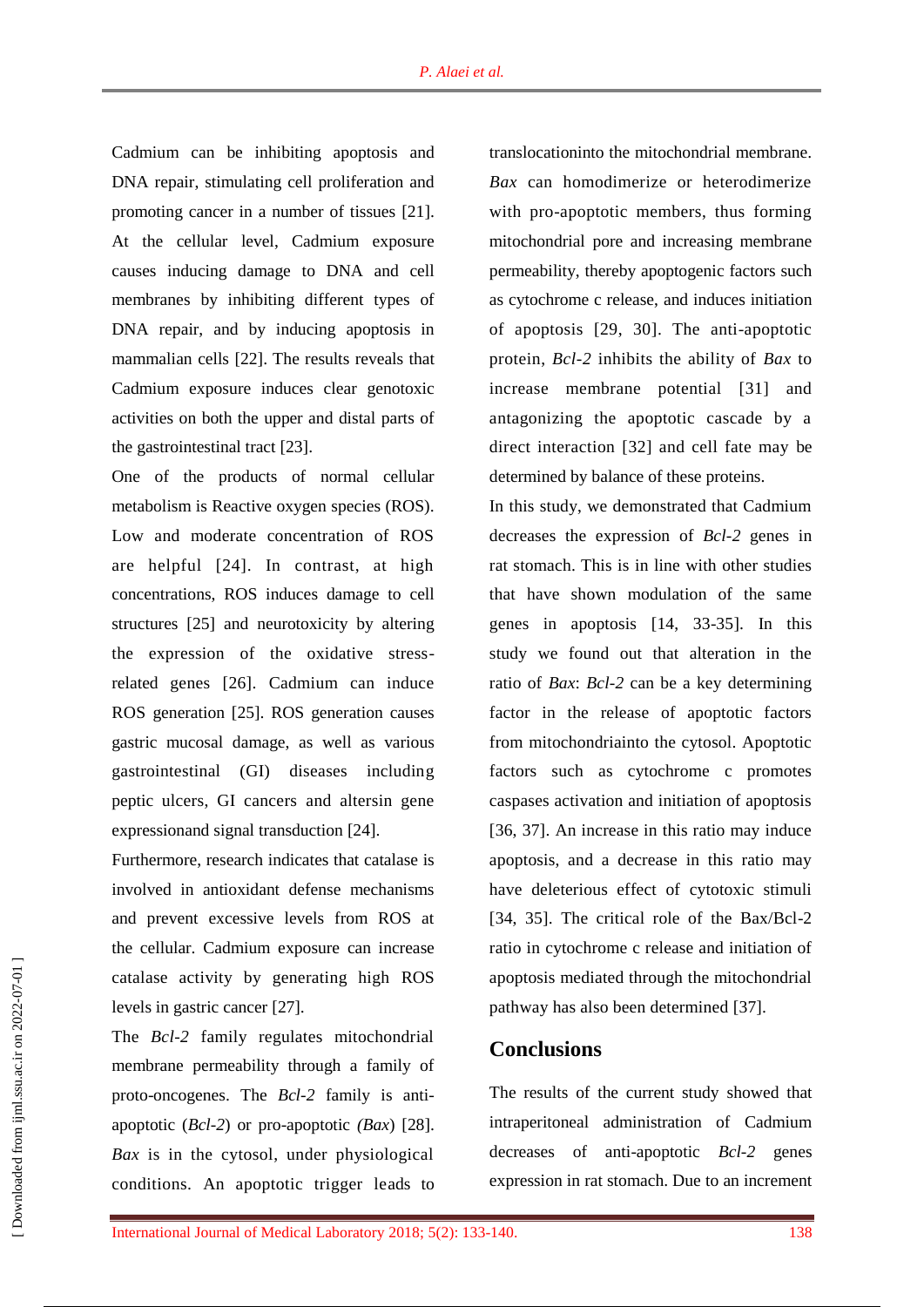in the *Bax/Bcl-2* ratio,it is likely that cadmium-

induced apoptosis in the rat stomach is dependent on the mitochondrial pathway.

# **Conflict of Interest**

All of the authors declare that they have no conflict

# **References**

- [1]. Satarug S, Garrett SH, Sens MA, Sens DA. Cadmium, environmental exposure, and health outcomes. Environ Health Perspect. 2010; 118(2): 182-90.
- [2]. Seidal K, Jörgensen N, Elinder CG, Sjögren B, Vahter M. Fatal cadmium-induced pneumonitis. Scand J Work Environ Health. 1993; 19(6): 429- 31.
- [3]. Hartwig A. Cadmium and cancer. [Met Ions](https://www.ncbi.nlm.nih.gov/pubmed/?term=Hartwig+A.+Cadmium+and+cancer.+Metal+ions+in+life+sciences)  [Life Sci.](https://www.ncbi.nlm.nih.gov/pubmed/?term=Hartwig+A.+Cadmium+and+cancer.+Metal+ions+in+life+sciences) 2013; 11: 491-507.
- [4]. Asara Y, Marchal JA, Carrasco E, Boulaiz H, Solinas G, Bandiera P, et al. Cadmium modifies the cell cycle and apoptotic profiles of human breast cancer cells treated with 5-fluorouracil. Int J Mol Sci. 2013; 14(8): 16600-6616.
- [5]. Waalkes MP. Cadmium carcinogenesis. Mutation Res. 2003; 533(1-2): 107-120.
- [6]. Yuan W, Yang N, Li X. advances in understanding how heavy metal pollution triggers gastric cancer. BioMed Res Int. 2016; 2016: 7825432.
- [7]. Waisberg M, Joseph P, Hale B, Beyersmann D. Molecular and cellular mechanisms of cadmium carcinogenesis. Toxicology 2003; 192(2-3): 95- 117.
- [8]. Messner B, Turkcan A, Ploner C, Laufer G, Bernhard D. Cadmium overkill: autophagy, apoptosis and necrosis signalling in endothelial cells exposed to cadmium. Cell Mol Life Sci. 2016; 73(8): 1699-713.
- [9]. Tokumoto M, Fujiwara Y, Shimada A, Hasegawa T, Seko Y, Nagase H, et al. Cadmium toxicity is caused by accumulation of p53 through the down-regulation of Ube2d family genes in vitro and in vivo. J Toxicologic Sci. 2011; 36(2): 191-200.
- [10].Nair AR, DeGheselle O, Smeets K, Van Kerkhove E, Cuypers A. Cadmium-induced pathologies: where is the oxidative balance lost (or not)? Int J Mol Sci. 2013; 14(3): 6116-143.
- [11].Wang M, Song H, Chen WQ, Lu C, Hu Q, Ren Z, et al. Cancer mortality in a Chinese population surrounding a multi-metal sulphide mine in Guangdong province: an ecologic study. BMC Public Health 2011; 11: 319.

of interest.

## **Acknowledgment**

The results described in this paper were based on a student thesis thereby we thank her.

- [12]. Akhtar RS, Ness JM, Roth KA. Bcl-2 family regulation of neuronal development and neurodegeneration. Biochim Biophys Acta. 2004; 1644(2-3): 189-203.
- [13].Xu J, Ji LD, Xu LH. Lead-induced apoptosis in PC 12 cells: involvement of p53, Bcl-2 family and caspase-3. Toxicol Lett. 2006; 166(2): 160- 67.
- [14].Mahdavi S, Khodarahmi P, Roodbari NH. Effects of cadmium on Bcl-2/ Bax expression ratio in rat cortex brain and hippocampus. Hum Exp Toxicol. 2018; 37(3): 321-28.
- [15].Ferrandino I, Favorito R, Annunziata M, Grimaldi MC. Cadmium induces apoptosis in the pituitary gland of Podarcis sicula. [Ann N Y](https://www.ncbi.nlm.nih.gov/pubmed/?term=Cadmium+induces+apoptosis+in+the+pituitary+gland+of+Podarcis+sicula.)  [Acad Sci.](https://www.ncbi.nlm.nih.gov/pubmed/?term=Cadmium+induces+apoptosis+in+the+pituitary+gland+of+Podarcis+sicula.) 2009; 1163(1): 386-88.
- [16]. Haider S, Anis L, Batool Z, Sajid I, Naqvi F, Khaliq S, et al. Short term cadmium administration dose dependently elicits immediate biochemical, neurochemical and neurobehavioral dysfunction in male rats. Metabol Brain Dis. 2015; 30(1): 83-92.
- [17].Unsal C, Kanter M, Aktas C, Erboga M. Role of quercetin in cadmium-induced oxidative stress, neuronal damage, and apoptosis in rats. Toxicol Indust Health. 2015; 31(12): 1106-115.
- [18].Kaur S, Sharma S. Evaluation of toxic effect of cadmium on sperm count, sperm motility and sperm abnormality in albino mice. Int J Adv Res. 2015; 3(3): 335-43.
- [19].Asara Y, Marchal JA, Carrasco E, Boulaiz H, Solinas G, Bandiera P, et al. Cadmium Modifies the Cell Cycle and Apoptotic Profiles of Human Breast Cancer Cells Treated with 5-Fluorouracil. Int J mol sci. 2013; 14(8): 16600-6616.
- [20]. Xu J, Lian LJ, Wu C, Wang XF, Fu WY, Xu LH. Lead induces oxidative stress, DNA damage and alteration of p53, Bax and Bcl-2 expressions in mice. Food Chem Toxicol. 2008; 46(5): 1488-494.
- [21].Templeton DM, Liu Y. Multiple roles of cadmium in cell death and survival. Chem Biol Interact. 2010; 188(2): 267-75.
- [22].Hartwig A, Asmuss M, Ehleben I, Herzer U, Kostelac D, Pelzer A, et al. Interference by toxic metal ions with DNA repair processes and cell cycle control: molecular mechanisms. Environ Health Perspect. 2002; 110(S 5): 797-99.